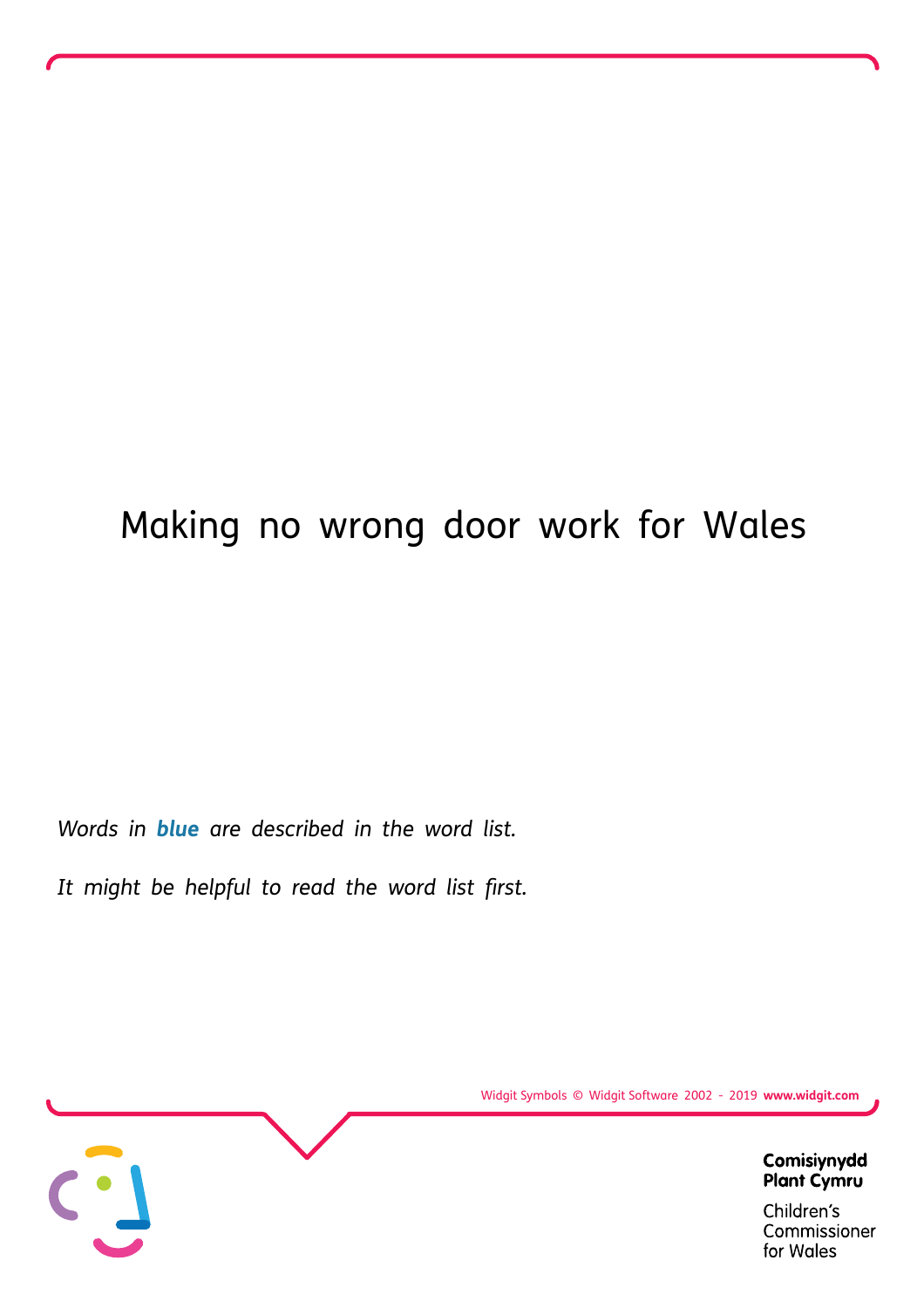# **This Report**



This report is from the **Children's [Commissioner](#page-14-0) for Wales.**

The Children's Commissioner for Wales is called Sally Holland.



In this report when we say *'we'* or *'our'* we are talking about Sally and her team.



This is our 2nd report about **Regional [Partnership](#page-14-0) Boards.** In this report we will call them RPBs.

You can learn more [about](https://www.childcomwales.org.uk/wp-content/uploads/2020/06/NoWrongDoor_Accessible_EN230620.pdf) RPBs and their role here.

This report is about how RPBs help children with **[complex](#page-14-0) needs.**

Widgit Symbols © Widgit Software 2002 - 2019 **www.widgit.com**

Comisiynydd **Plant Cymru**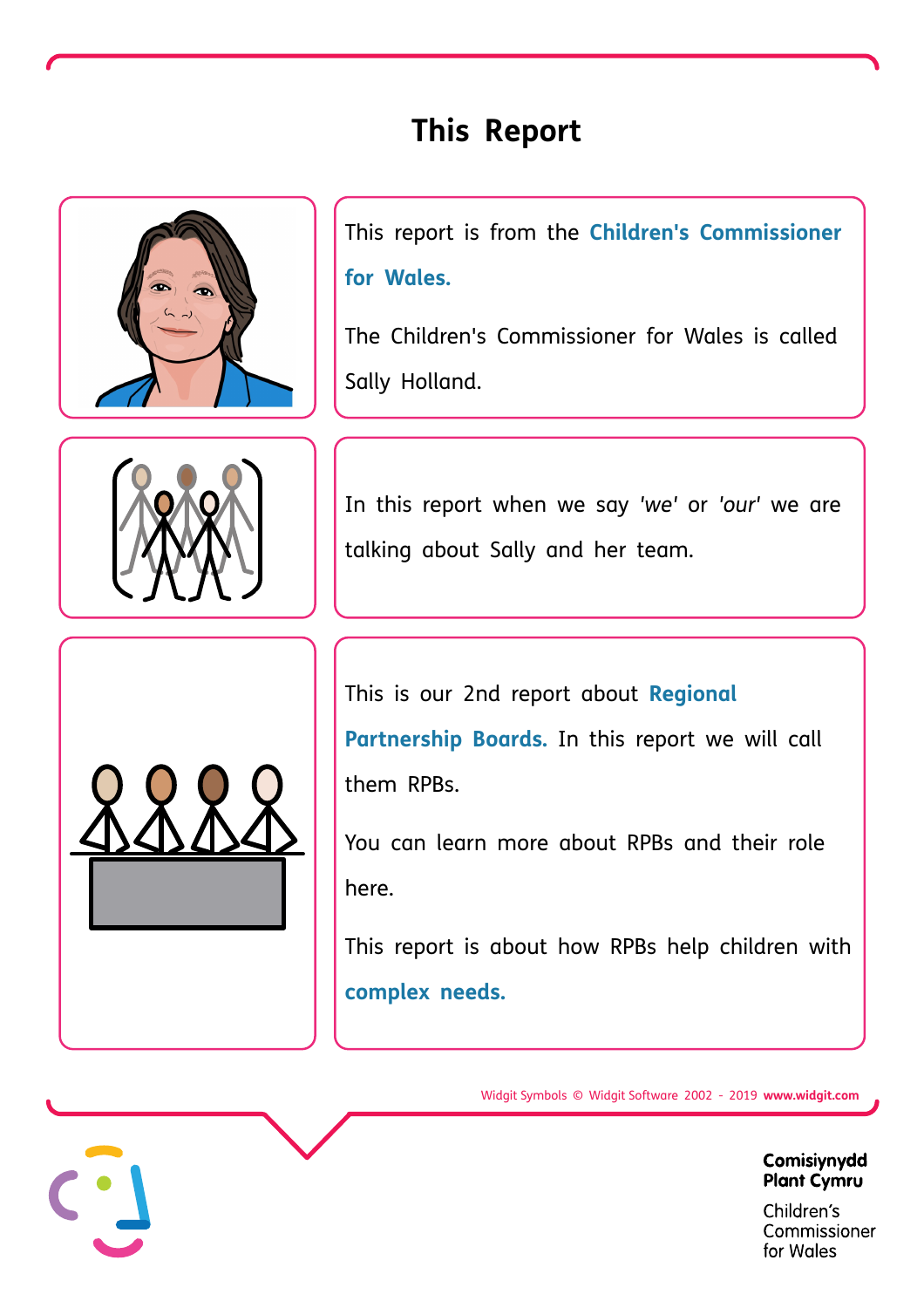### **What we did**

#### **2019 - 2020**



We visited every RPB in Wales. We wanted to find out what they were doing to support children and young people with complex needs.



In June 2020 we made a report about the work. We called it **No Wrong Door.**



In the report we had 5 ideas for making things better for children with complex needs. These are called recommendations.



You can read the [recommendations](https://www.childcomwales.org.uk/wp-content/uploads/2020/06/NoWrongDoor_Accessible_EN230620.pdf) here.

Widgit Symbols © Widgit Software 2002 - 2019 **www.widgit.com**

Comisiynydd **Plant Cymru**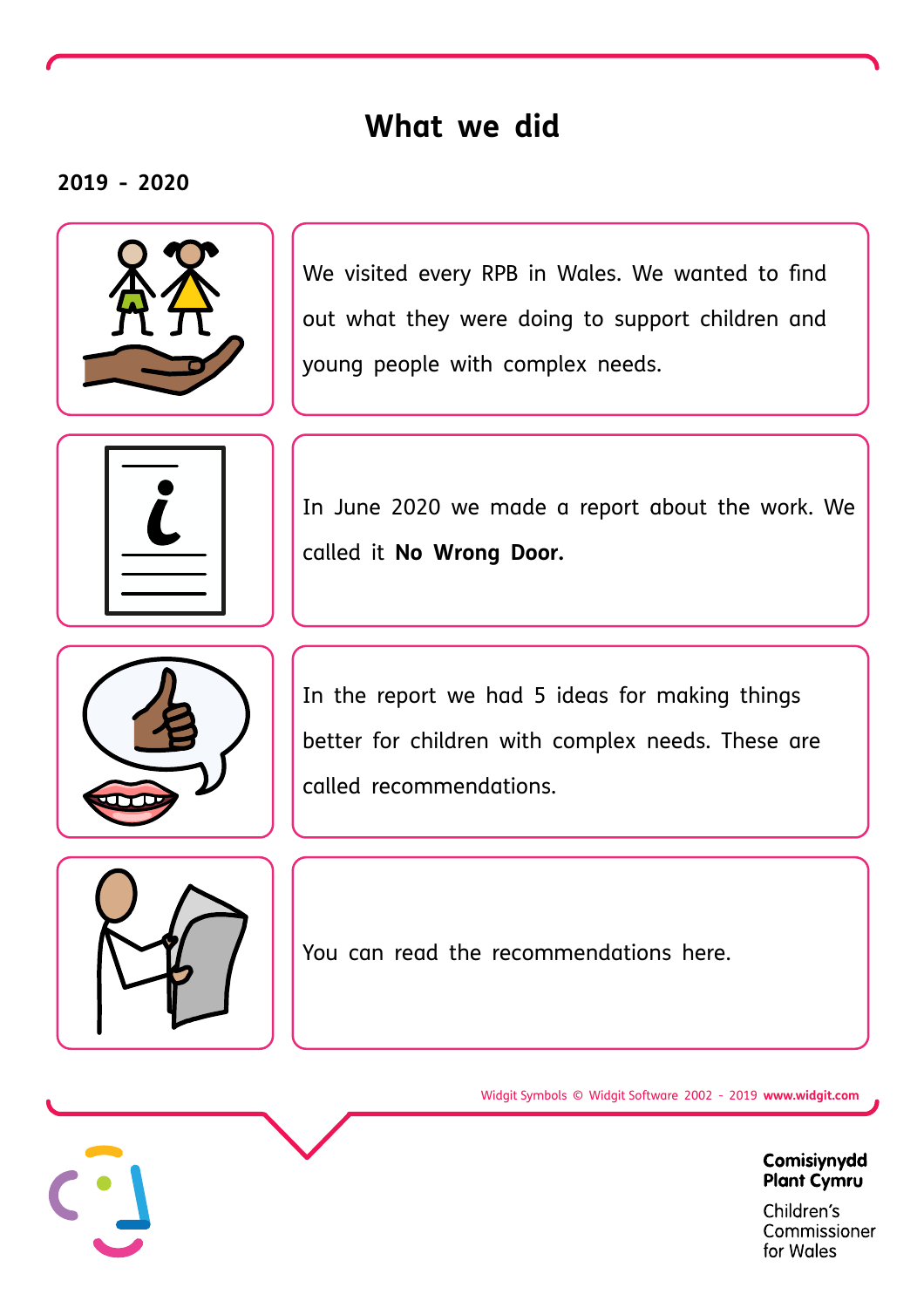### **What we did**

### **2021**



We asked RPBs to write to us.



children and young people since we made our report.

We asked them to tell us what they'd done to help



We met each RPB again.

We asked them more questions about their work.

Widgit Symbols © Widgit Software 2002 - 2019 **www.widgit.com**

Comisiynydd **Plant Cymru**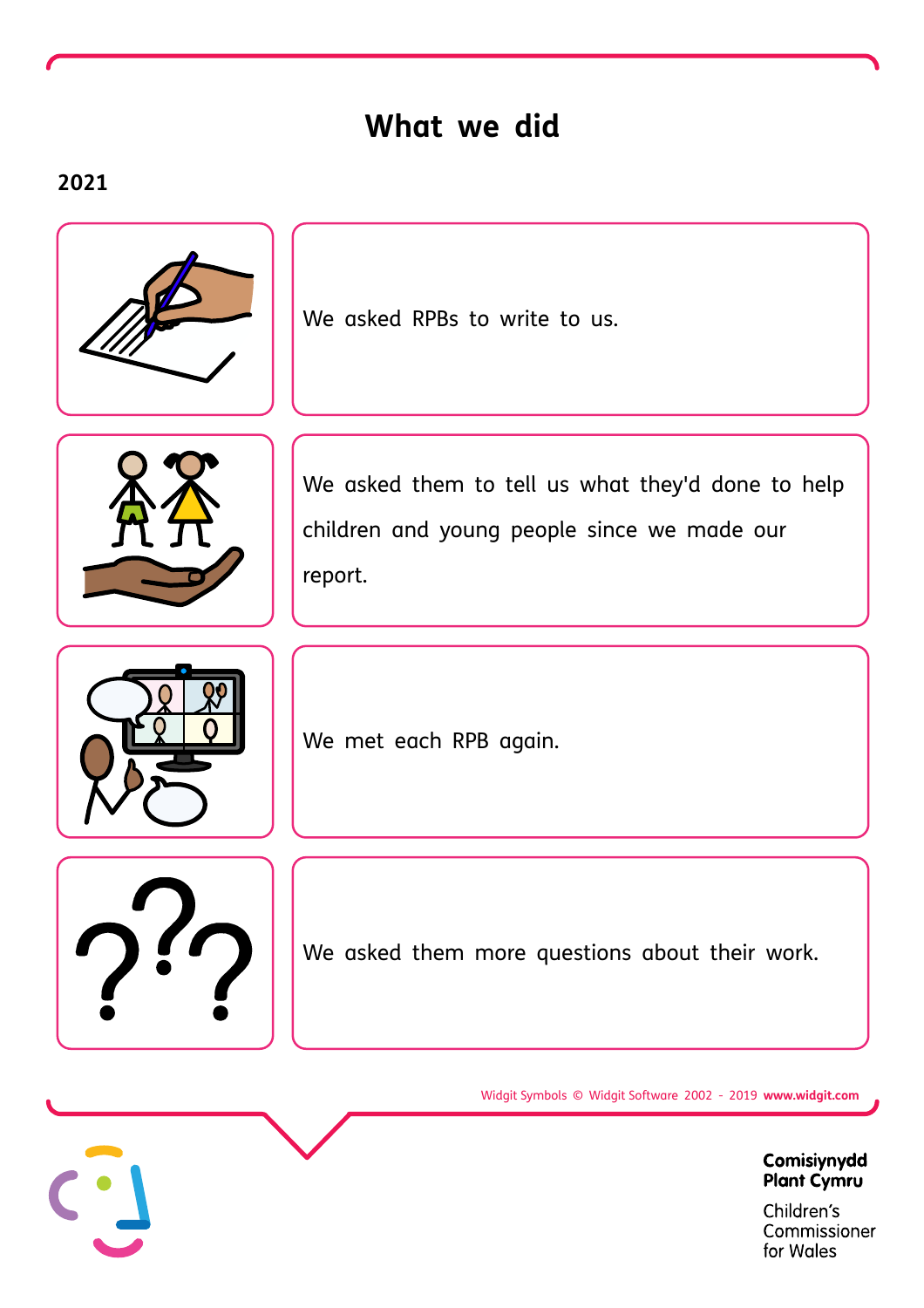### **Working with Together forChildren and Young People**



We worked with Together for Children and Young People. In this report we will call them T4CYP.



T4CYP have created a new way of working called the NEST Framework.



NEST puts children and young people and their rights in the middle of all plans. It makes sure people working in health and social care jobs work together to meet their needs.

Widgit Symbols © Widgit Software 2002 - 2019 **www.widgit.com**

Comisiynydd **Plant Cymru**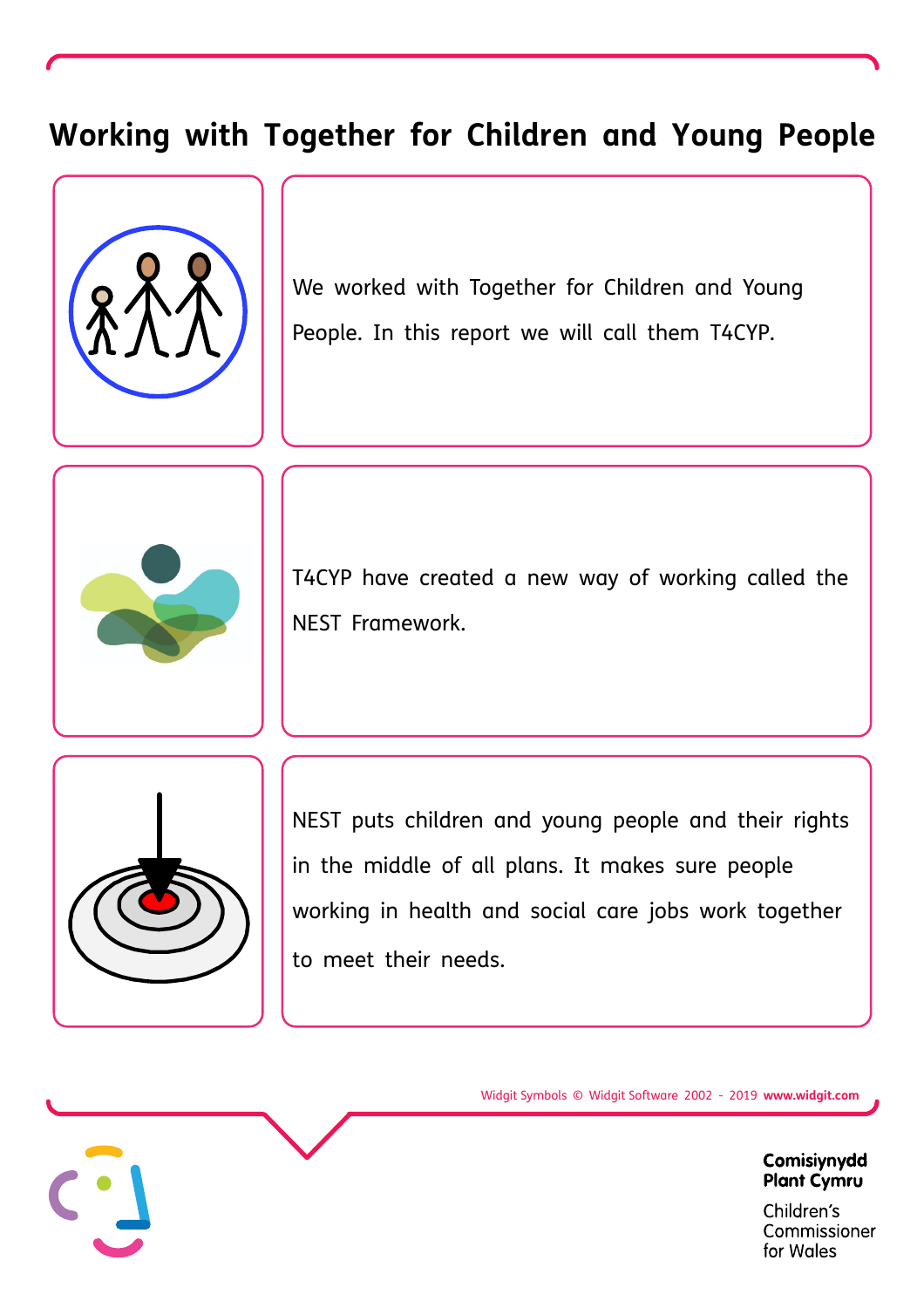# **Young People**



We worked with T4CYP to create a workshop for young people. The workshop was about **No Wrong Door** and the **NEST Framework.**



The young people had the opportunity to ask questions to the RPBs. Click here to read their [questions](https://collaborative.nhs.wales/networks/wales-mental-health-network/together-for-children-and-young-people-2/the-nest-framework/nyth-nest-documents/joint-event-with-the-childrens-commissioner-and-rpbs/) and the answers from the RPBs.



The young people came up with a list of things they thought were important for Mental Health and Wellbeing. We called these priorities. You can read the priorities here.



Young people also met with the Deputy Minister for Mental Health and Well-being. She is called Lynne Neagle.

Widgit Symbols © Widgit Software 2002 - 2019 **www.widgit.com**

Comisiynydd **Plant Cymru**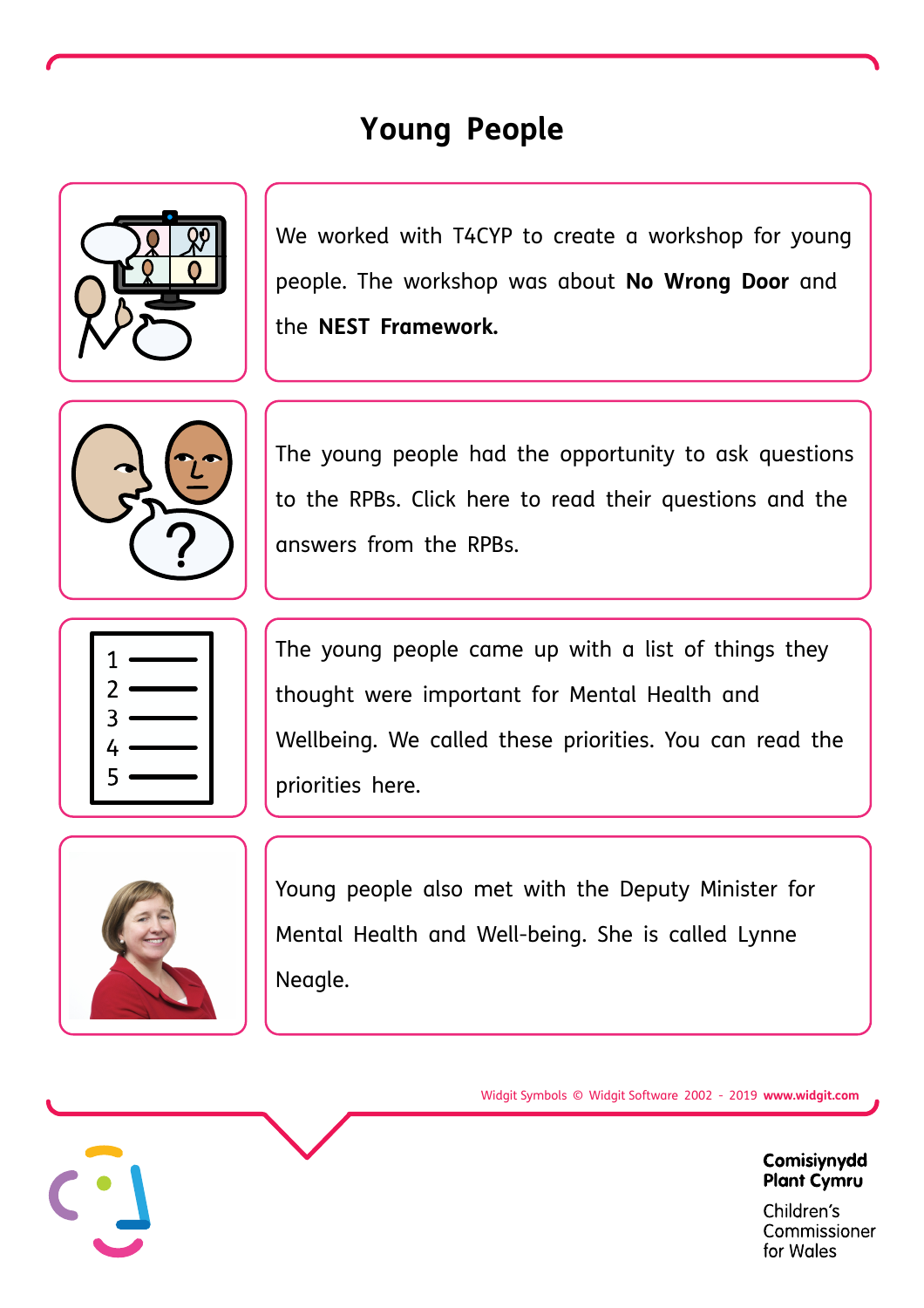### **What we found**



Every RPB has started to make changes towards a No Wrong Door approach.



Every RPB has a group that is there just to talk about and help children's needs.



Some RPBs work with children and young people and make it easy for them to talk to the right person and get the help they need.



One RPB has a group of young people that they work with to make sure they are getting things right for children.

Widgit Symbols © Widgit Software 2002 - 2019 **www.widgit.com**

Comisiynydd **Plant Cymru**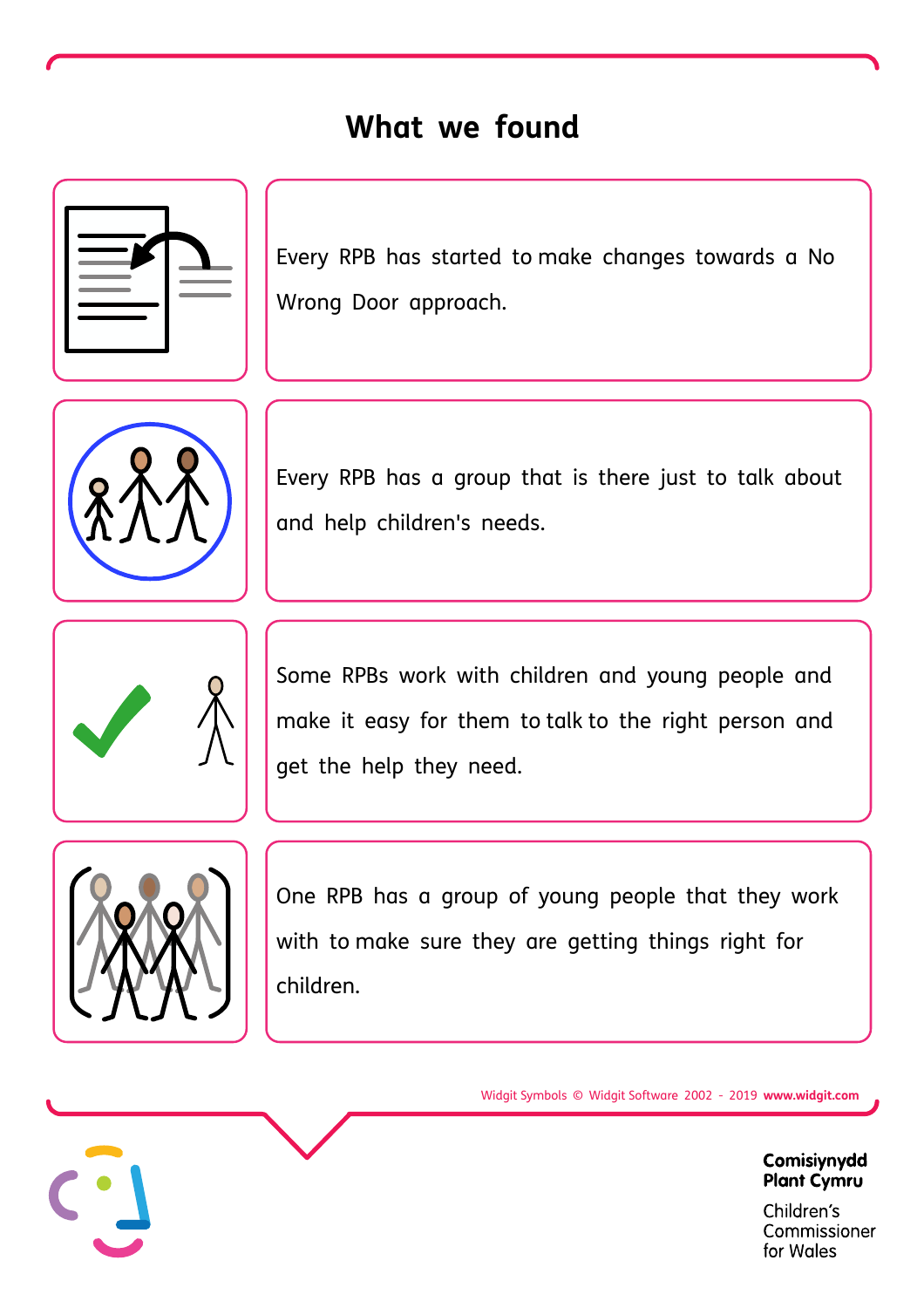### **Things that stop No Wrong Door happening**



Some children and young people are still being told they are in the wrong place for support.



Waiting times to see a doctor to find out about conditions like Autism and ADHD are long. Children and young people don't have any support when they are waiting.



Each region has a different view on what the RPBs role is.



Llywodraeth Cymru Welsh Government

Not all RPBs are ready to properly work together in the way that the NEST Framework asks them to.

They need more support, and someone to check they are doing it. This needs to be organised by Welsh Government.

Widgit Symbols © Widgit Software 2002 - 2019 **www.widgit.com**

Comisiynydd **Plant Cymru**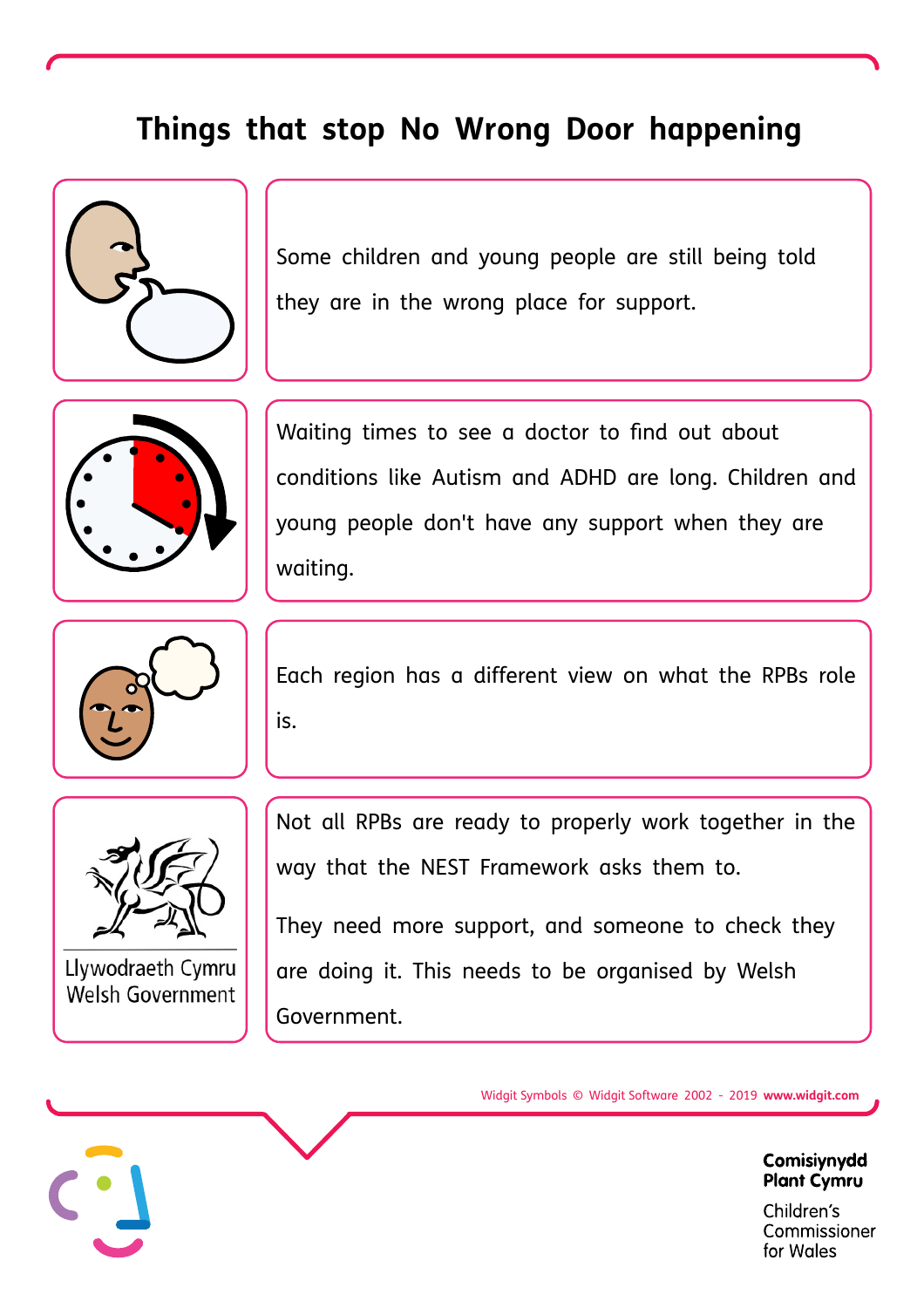# **What we want RPBs and Welsh Government to do now (our recommendations)**

Here is what we would like all RPBs to do next:

### **Turn their plans into actions**



Young people told the Deputy Minister that they heard a lot about plans for the future. But they would like to see less talking and more action now.<br>The Deputy Minister works for Welsh Government. We



**Welsh Government** 

Expect Welsh government to make sure RPBs do this.

### **Work with young people**



We would like RPBs to look at the work we did with young people. We would like them to use this work to speak to young people in their region.

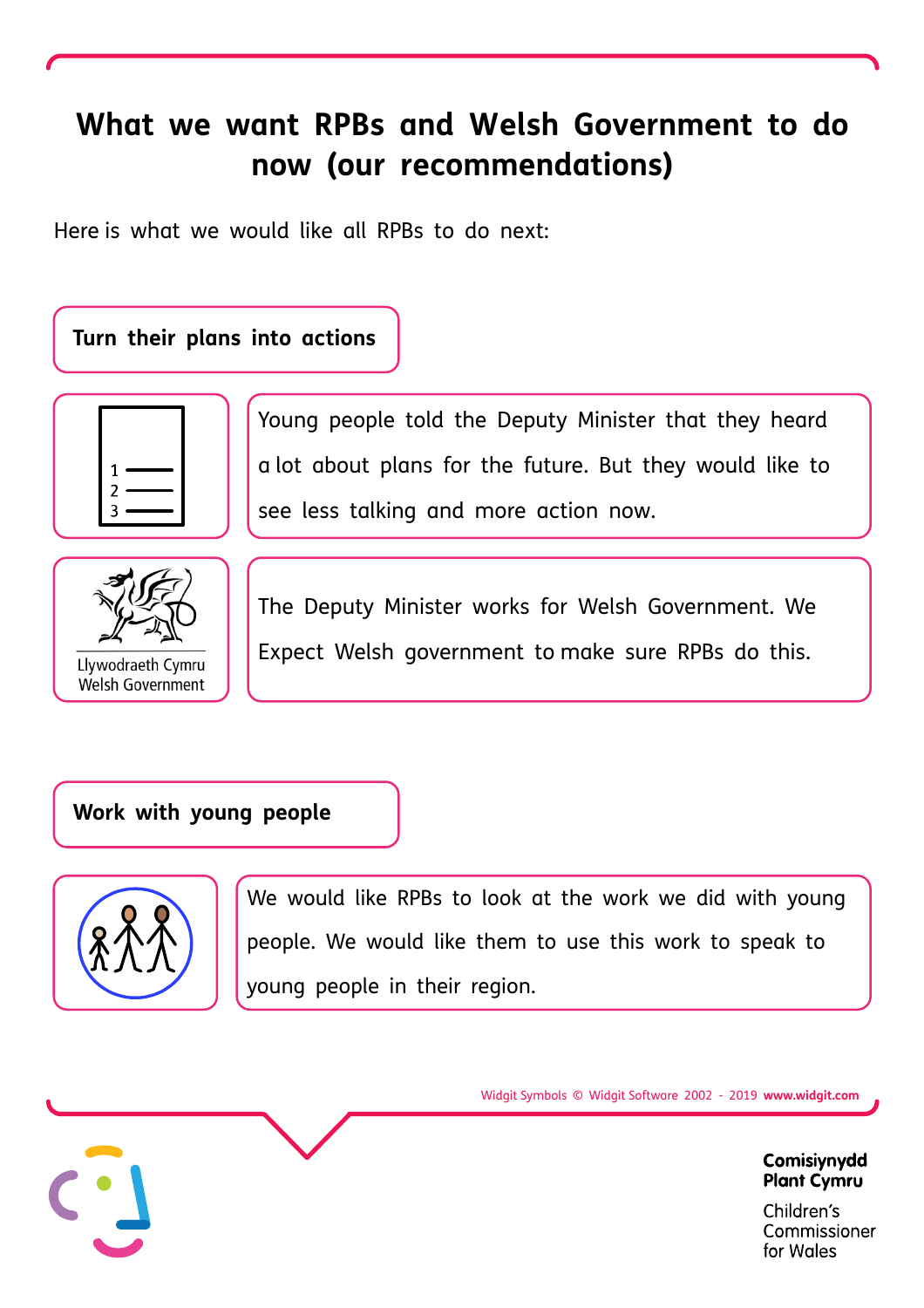### **Children and young people's stories**



We think RPBs should check to see if they are doing a good job. They should think about the children and young people who need support and services and share when things have gone well and when things could have been better at every RPB meeting.

#### **Better information**



RPBs should have a website for children and young people that is friendly to use. They should also make sure there is enough information on their website to tell people what they are doing and how to contact them.

### **Better information**



RPBs should have better adverts to share their plans for transitions into adult services.(transitions means moving).

They should make these easy to read for children and young people with additional learning needs.

Widgit Symbols © Widgit Software 2002 - 2019 **www.widgit.com**

Comisiynydd **Plant Cymru**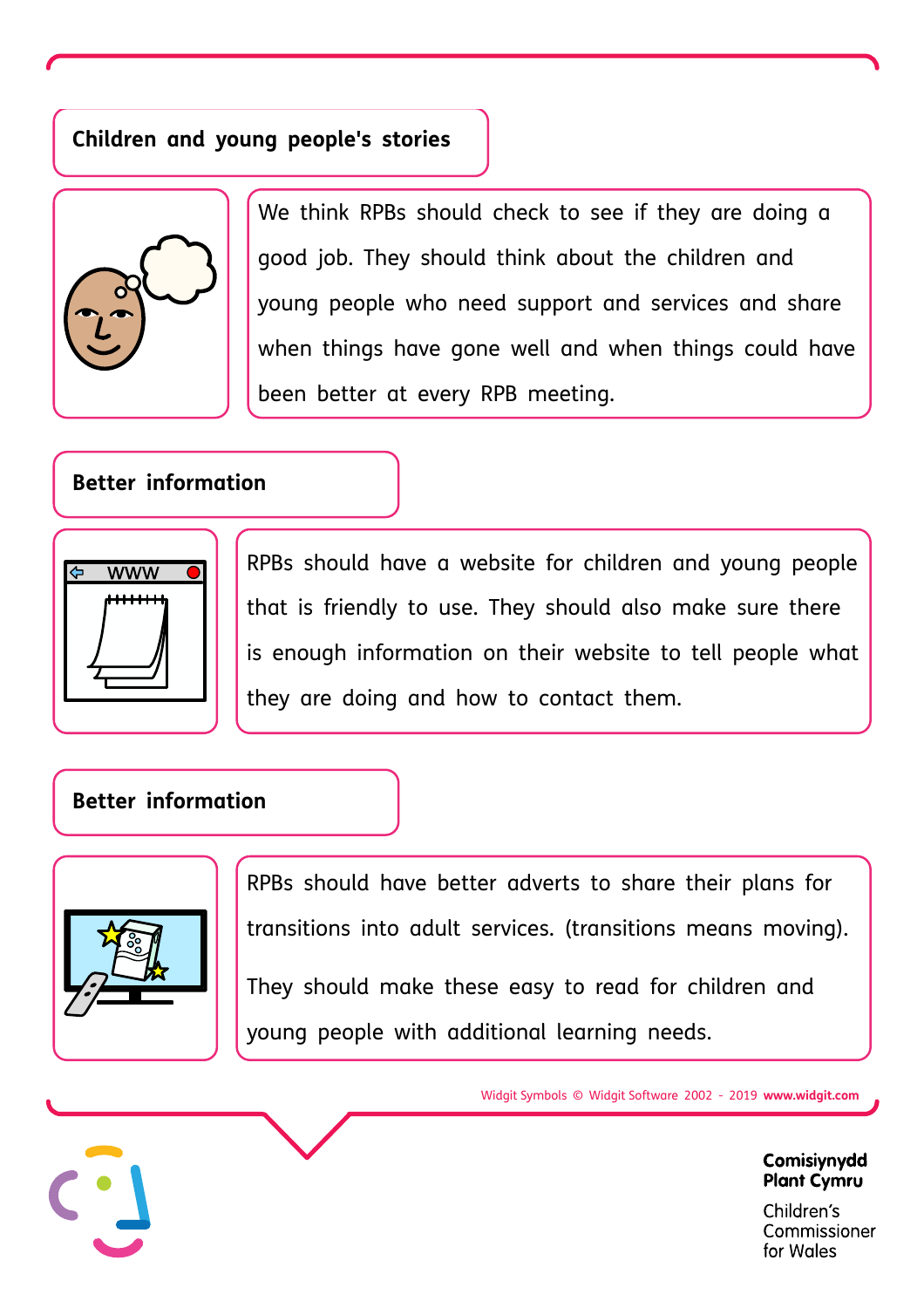### **Welsh Government should:**



Think about allowing RPBs to have their own money. This would mean that RPBs would be able to decide how they should spend money to help children and young people straight away.



Make sure that all of the groups that provide care for children give some money to the RPB to support this work. This will help them to support children and young people faster.



Write down what should happen to help members of the public, carers and third sector representatives on the RPBs.

Widgit Symbols © Widgit Software 2002 - 2019 **www.widgit.com**

Comisiynydd **Plant Cymru**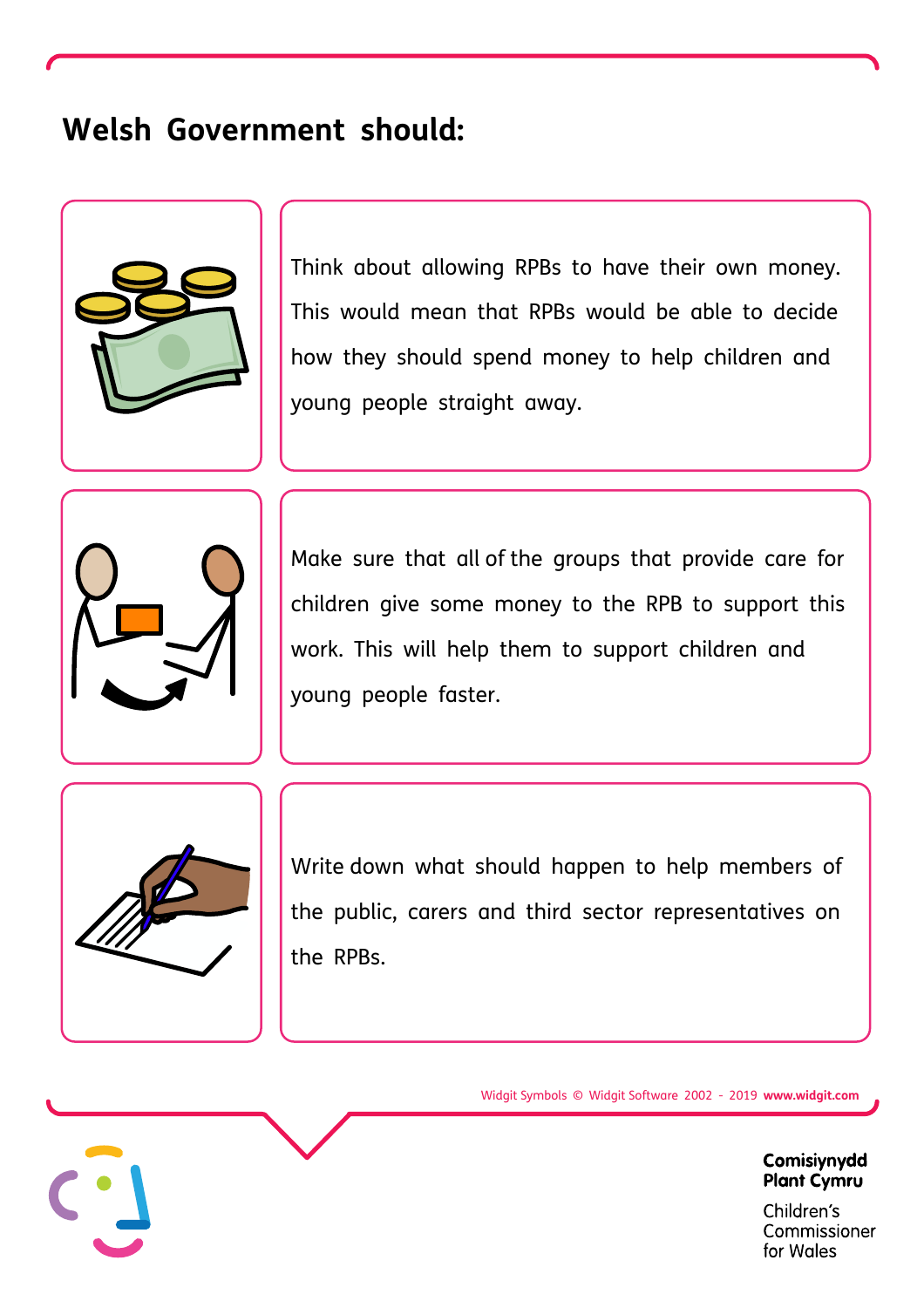# **Welsh Government should:**



Have a plan to explain how the Welsh Government with support RPBs to deliver a No Wrong Door approach



Make sure health boards follow new rules on how they support older young people moving into adult services



Keep holding events with RPBs so they can share stories about when they have done something well and can learn from each other.

Widgit Symbols © Widgit Software 2002 - 2019 **www.widgit.com**

Comisiynydd **Plant Cymru**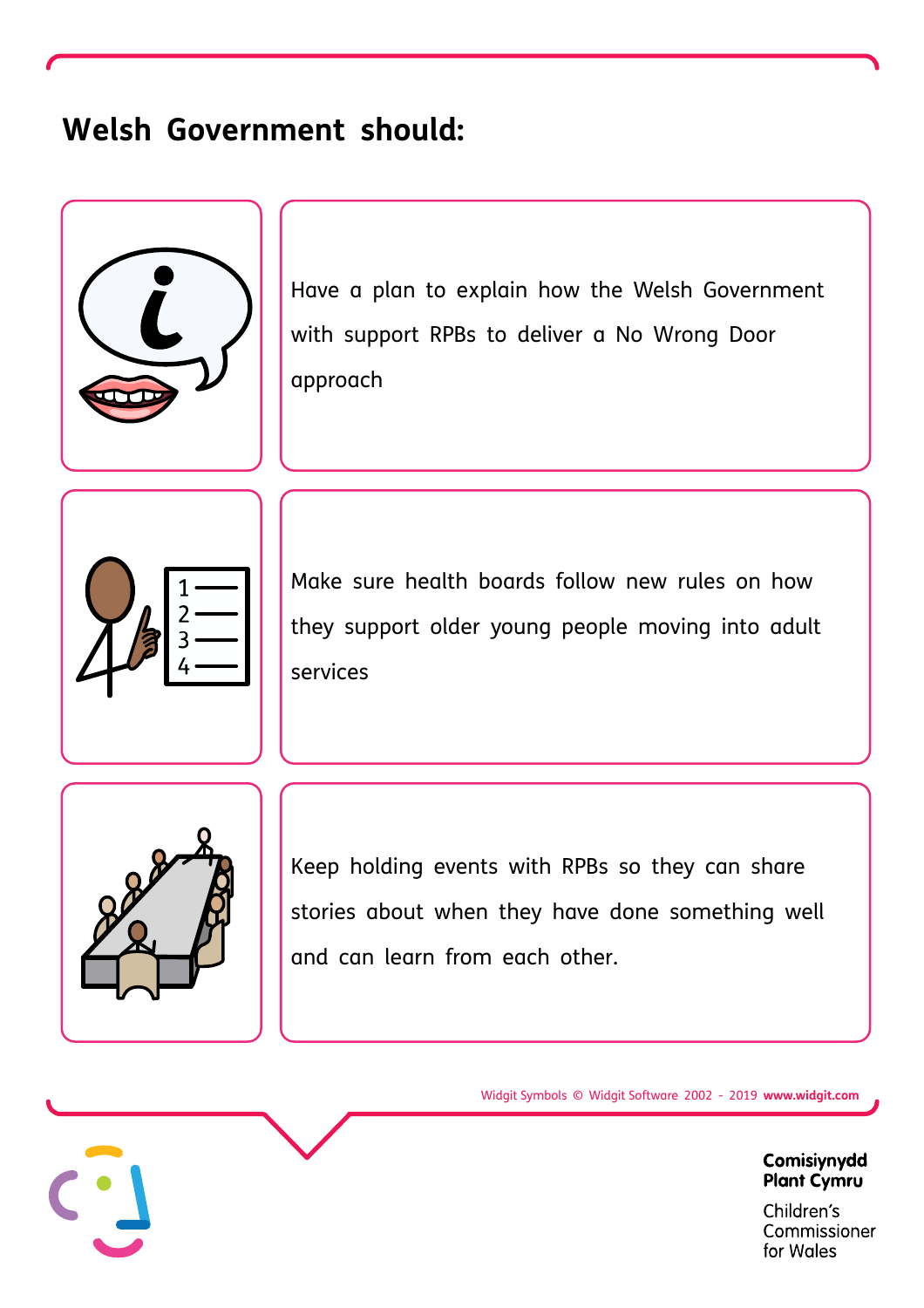### **What we will do next**



We will keep focussing on the recommendations in this report. We will do this alongside Welsh Government. Welsh Governments job is to make sure RPBs deliver their plans.



Llywodraeth Cymru Welsh Government

We will make sure that Government continues to check on RPBs and their progress. We will take more action if we don't think this is happening.



Our policy team will make this part of their regular work (core work). They meet with the Government and other groups to hear about their work and see what they have been doing.

Widgit Symbols © Widgit Software 2002 - 2019 **www.widgit.com**

Comisiynydd **Plant Cymru**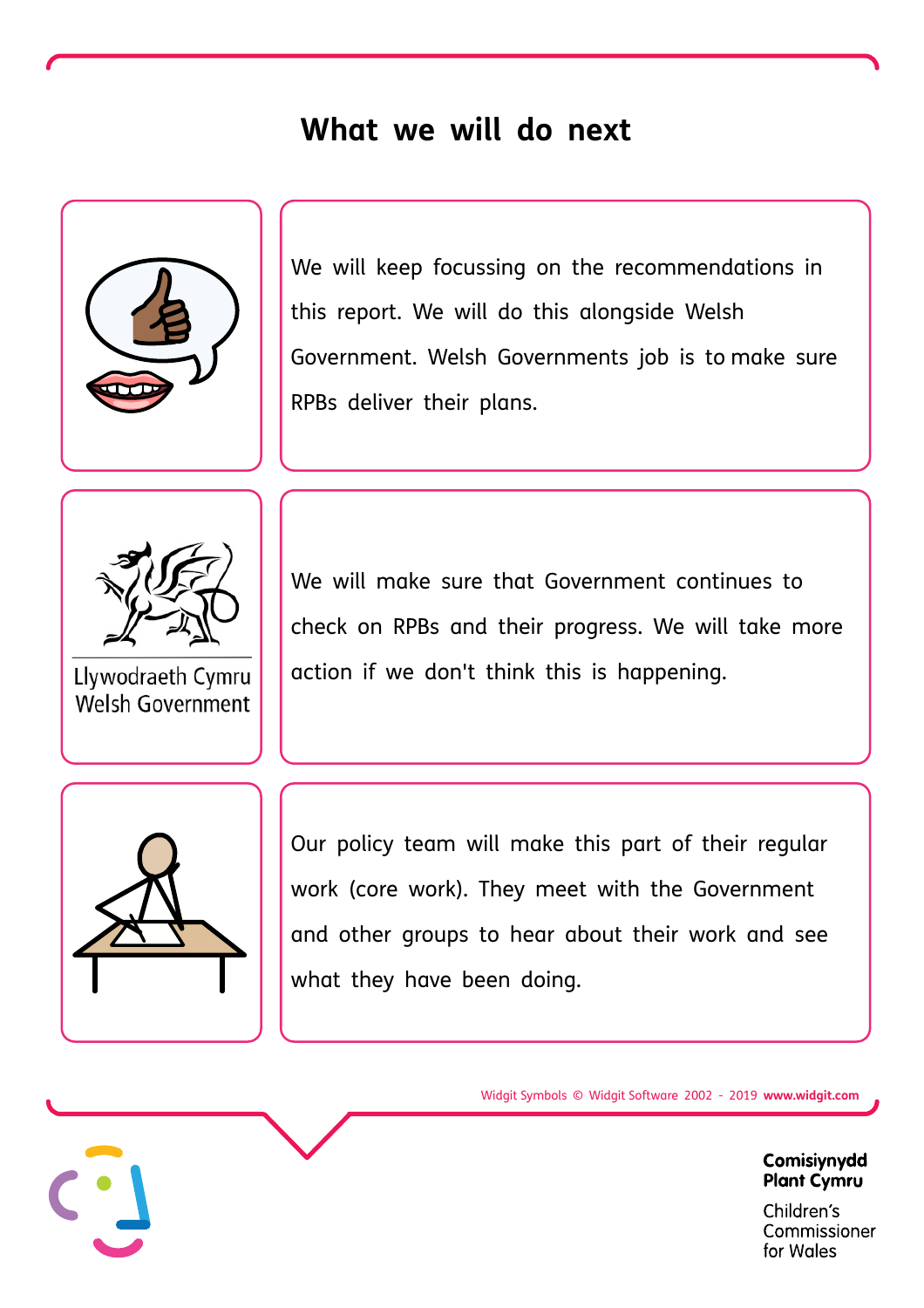

We will create a casebook of families' experiences to help guide the ongoing T4CYP and Welsh Government work.

We are really happy to see the progress that RPBs have made.

There is more still to do to make sure the No Wrong Door approach is the reality of every child's experiences in Wales.

We will keep focussing on this work.



Widgit Symbols © Widgit Software 2002 - 2019 **www.widgit.com**

Comisiynydd **Plant Cymru**